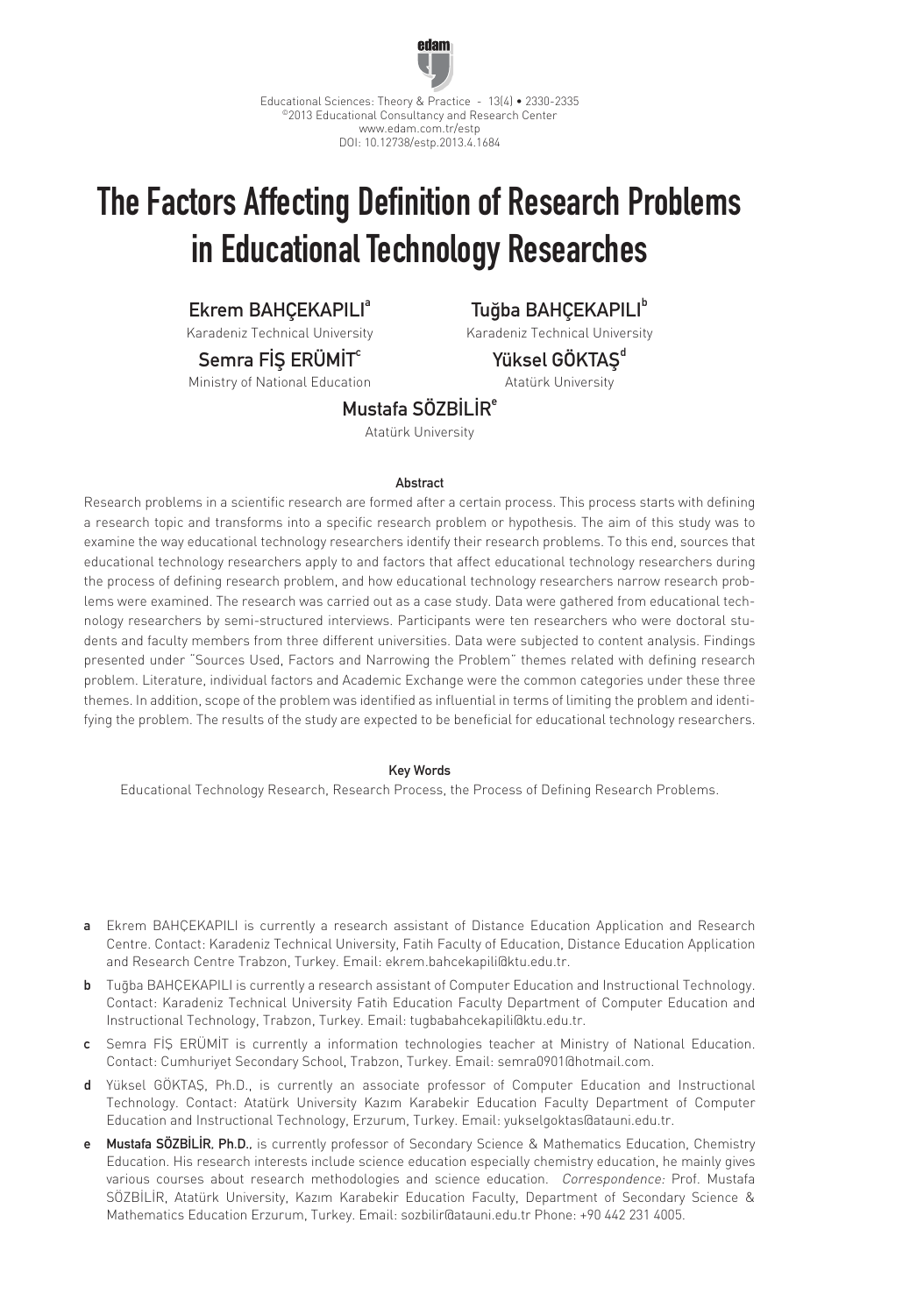Scientific research usually starts with having a problem, willingness to solve a problem or interest in a topic. Thus, each study starts with a research problem and ends with a report (Dunne, Pryor, & Yates, 2005). A research problem can be identified with different ways. They include researcher's daily life experience (Maddux, 2003), problems faced in implementation, need for testing theories (Tomul, 2009) and recommendation raised by previous studies (Chow & Harrison, 2002; Johnson & Christensen, 2004). Besides interesting, researchable, manageable and fruitful topics, researcher's having sufficient preliminary information and skills about the topic and availability of related data affect definition of research topic (Brewerton & Millward, 2001, p. 20; Daymon & Holloway, 2002, pp. 22-23; Polonsky & Waller, 2005, p. 13). Additionally, discussion of potential research topics in scientific events plays an important role in defining the problem to be studied (Kwiatkowski & Silverman, 1998; Maddux, 2003).

After deciding on the research problem, the problem must be narrowed down and research questions must be written (Anderson, 1998). Many researchers point out that defining the problem bears critical importance for the whole research process (Bryman, 2007). In this point it is important to distinguish between the research topic and research problem. Research topics can be arising from researchers' personal experiences and knowledge gained by the different studies on the other hand research problem defines the specialty about the topic (Campbell, Daft, & Hulin, 1982 as cited in Bradley, 2001). Hence research problems contribute the development of interesting and significant theories or testing theories (Sandberg & Alvesson, 2011). Also they directly influence the connection with the literature and the research methodology (Bryman, 2007).

There are many different methods regarding problem defining process in the literature. They include referring to the literature, contemporary practices, personal experiences and applying to other disciplines (Alter & Dennis, 2002). Among others, identifying research gaps is the most outstanding method (Alvesson & Sandberg, 2011; Sandberg & Alvesson, 2011). Such studies are focused on three different cases. Firstly, as controversial items are identified in the literature, studies are carried out to enlighten these items (Kwiatkowski & Silverman, 1998). Second, complementary studies are carried out in relation with previous studies in the literature (Tsui, Zhao, & Abrahamson, 2007). Third, studies are carried out to identify and close the practical gaps in cases where theoretical studies are completed but not implemented yet (McMillan & Schumacher, 2010).

Researchers think in relation with defining the research problem that critical thinking is needed to find out contemporary and new issues under circumstances (Maddux, 2003). This suggestion could guide researchers engaged in educational technology, which is multidisciplinary and affected from technological improvements. The literature presents many studies on describing research trends in educational technology (Alper & Gülbahar, 2009; Göktaş et al., 2012). Those examples provide valuable information about research topics studied both in the past and today. However, Liu (2008) argues that in relation with educational technology studies trends alone would not be useful for defining research problems, thus those instruments cannot entirely respond to requirements of educational technology. To illustrate, Reeves (2000) puts forward three main issues regarding educational technologies research: researchers are not able to discriminate basic and applied researches, researches in this are not strong enough, literature review and meta-analysis is not satisfactory and they are not guiding enough for researchers. Also owing to the fact that educational technology has a wide coverage, it is applied and used in many areas (Erdoğmuş & Çağıltay, 2009), referring to different researcher perspectives will help young researchers improve their point of view. These studies in the literature demonstrate that the process of defining research problem in educational technology deserves as much attention as other areas.

The aim of this study is to examine the way educational technology researchers identify their research topics and problems. Particularly, answer is sought for the following research questions.

- 1. What sources educational technology researchers apply during the process of defining research problem?
- 2. What factors affect educational technology researchers during the process of defining research problem?
- 3. How do educational technology researchers narrow a research problem?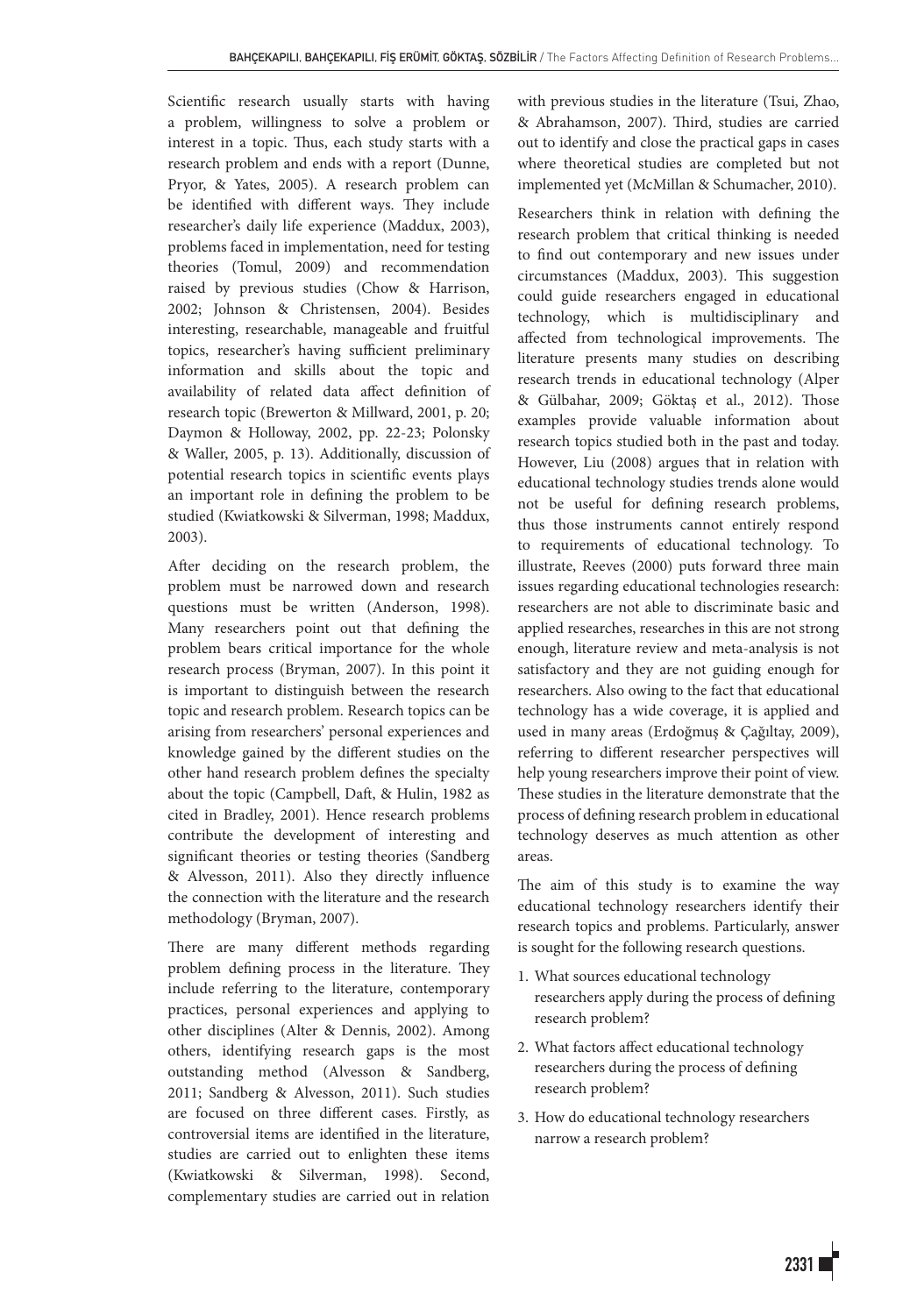#### **Method**

# **Research Model**

The research was carried out as a case study. This methodology was selected in order to deeply examine the experiences of educational technology researchers related with defining research problems and find out factors that dominate in this process (Creswell, 2007; Johnson & Christensen, 2004).

#### **Participants**

The participants of the study were doctoral students and faculty members in the area of educational technology. Purposive sampling method was used in order to select participants. Thus, by using maximum variation sampling doctoral students and faculty members in the area of educational technology from three different universities were included in the study. Participants were ten researchers who were members of Computer Education and Instructional Technology (CEIT) department in Turkey, coded as K1, K2, K3, K4, K5, K6, K7, K8, K9 and K10.

# **Data Collection**

Semi-structured interview protocol was used as a data collection tool. With the help of this protocol data were gathered about the participants' process of defining research problems. This protocol contains five questions in order to reveal out the process of defining research problems of participants. The focus of questions was how to define and limit the problems.

#### **Data Analysis**

Interviews captured with a voice recorder and transcribed. By taking research problems of study into consideration data were analyzed by using content analysis. In this process first of all data were conceptualized; then according to determined concepts data arranged and the best themes that explained data were determined (Miles & Huberman, 1994).

#### **Validity and Reliability**

To ensure the trustworthiness findings were examined by different researchers and expert opinions were taken in the research process. For transferability, purposive sampling method were selected, themes and codes were presented by direct quotations taken from participants. For conformability, all transcripts were kept examined by different researchers. In the research process peer review were used and codes were investigated by a different researcher.

#### **Results**

In this section, results of analysing research findings and methods applied for defining research problems are presented under themes "Sources, Factors and Limiting the Problem". Captions and themes regarding each of the research problems are presented in tables.

# **Sources Used**

In this study, researchers' opinions regarding instruments and methods applied while defining problem are investigated. Collected data were coded and presented in categories. The sources applied in problem defining process are given in four categories as "Literature, Academic Exchange, Area of Study and Individual Factors".

#### **Factors**

Also the factors affecting researchers in defining problems are included in this study. Though study findings look alike the sources used, this theme also resulted in the category "Scope of the problem". Opinions obtained under factors are given in four categories as "Scope of the Problem, Literature, Academic Exchange and Individual Factors".

#### **Limiting the Problem**

In this part, researchers' views regarding how to limit research problems are given. Their views are presented under five categories as "Research method, Literature, Academic Exchange, Individual Factors and Scope of the Problem".

#### **Discussion**

This study investigates the process of educational technology researchers' defining scientific research problems in the light of themes such as resources used, factors affecting the process and limiting of the problem. It was found out that researchers apply to literature as an important source for defining research problems. Also they use literature at a considerable extent for defining and limiting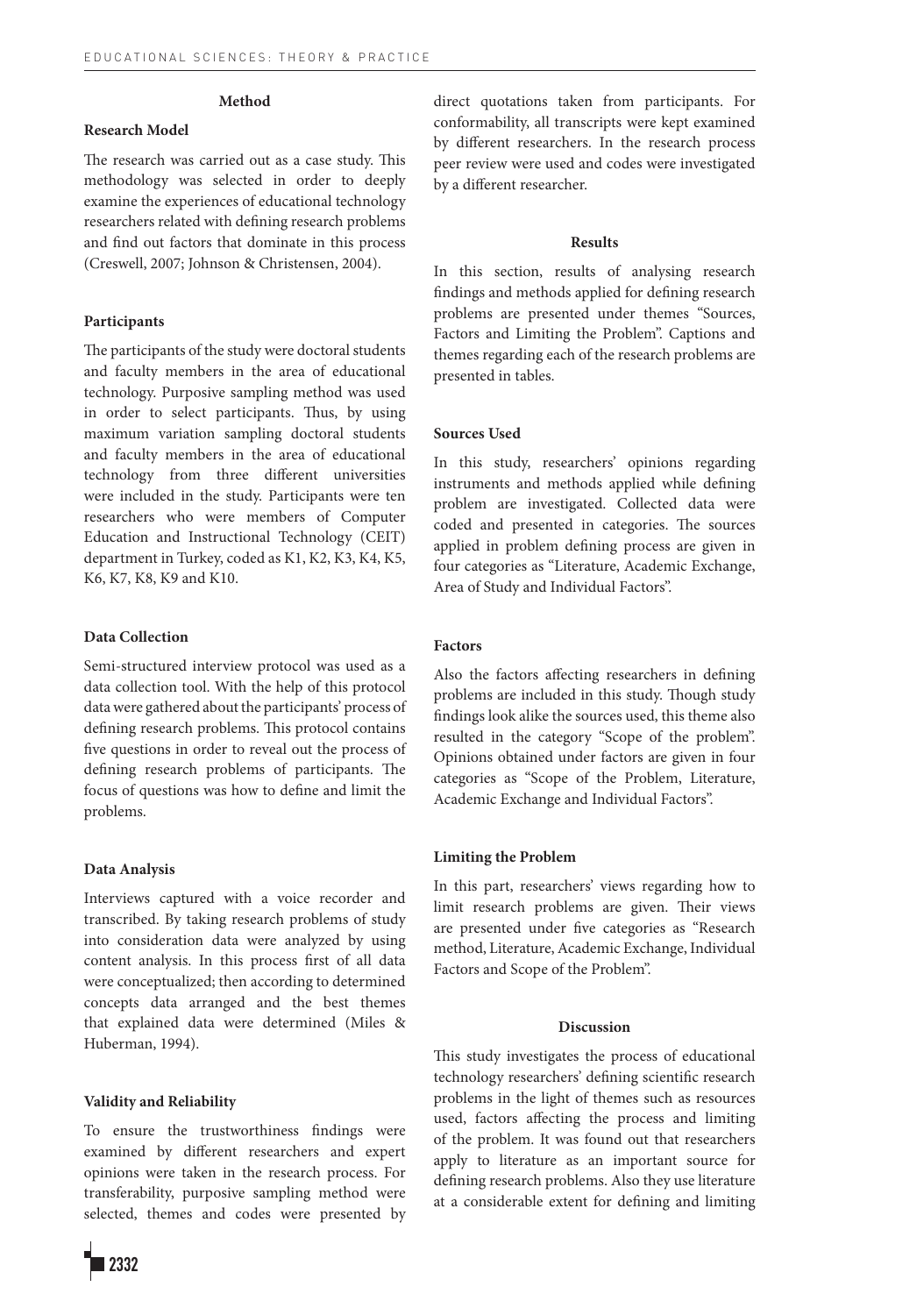the problem. Bradley (2001) and Shugan (2003) found that literature review plays an important role in defining the research problem. Other studies reveal that literature assists researchers in defining research problems often (Chow & Harrison, 2002; Ellis & Levy, 2008; Johnson & Christensen, 2004; Law, 2004; Maddux, 2003). Referring to literature may include investigating issues that are not clarified yet, filling in the blanks and application of theoretical knowledge. Often use of literature might be explained with its easiness to use, not being controversial, being a safe way, being recognized and being supported by research institutions (Sandberg & Alvesson, 2011).

The findings show that researchers apply to academic sharing during defining of the research problem and thus they refer to the shared items while limiting the problem. Some of the participants study PhD. By academic sharing, they also mean interviews with their academic advisors. All of the participants, particularly those in PhD, frequently experience academic sharing by means of seeking for expert and peer opinions. Relevant results in the literature also support this finding (Aslam & Emmanuel, 2010; Lei, 2009; Maddux, 2003; Tunçel, 2001). As an example, Bostancı and Yüksel (2005) in their study about defining the research problem point out that academics should feel free to apply to academic people and their experience. According to Bradley (2001), it is essential that researchers criticize each other's works for both developing critical thinking skills and connecting theory with practice. In a similar vein, Kraut, Egido, and Galagher (1988) say that science is a social process beyond seeing scientists as individuals engaged in instruments and tools in laboratories, and discuss the role played by social interaction in putting forward scientific studies. In this context, they also mention the effect of physical closeness on improving cooperation between researchers and the potentials technology bears for enabling distant researchers to collaborate. In our study, some of the participants stated that they exchange contemporary materials with their colleagues via internet for defining the problem. To this end, one participant keeps up with academic networks such as discussion lists, forums and virtual platforms of universities in relation with her/his field to define research problems.

The study demonstrates that researchers are guided by such personal matters as time, working environment, researcher competence and cost in deciding on and limiting the problem. Likewise, Aslam and Emmanuel (2010) put out that time and cost are among factors that should be considered in defining research problems. According to Fraenkel and Wallen (2003), a good research problem must be researchable within a certain amount of time with a certain amount of effort. Also according to our study, researchers' areas of interest and ability, professional experience, other experience and area of expertise, corresponding to individual factors, are effective in defining research problems.

Under examination of obtained themes with individual factors, in respect of putting area of expertise into practice, educational technology researchers coming from other fields are able to integrate their discipline with educational technology. Also Alter and Dennis (2002) suggest that research problems can be defined by referring to other disciplines. Looking from this perspective, diverse background in problem defining process would inevitably make scientific research more efficient and higher quality, and play an important role in bringing up qualified workforce, producing knowledge and serving to the community (Erdem, 2006).

We also found out that participants define research problems in association with some problems they face in their lessons or working environments. Similarly, Tomul (2009) points concrete problems faced in implementation as a method of defining research problems. In this context, researchers noted that they particularly study matters and real problems in their fields. It was added that the field has a wide range of topics in problem defining process as it is about technology. For example, Erdoğmuş and Çağıltay (2009) suggest that educational technology has such a large coverage that it is implemented and used in many areas. Though mainly supportive of the findings, Maddux (2003) points out that real life problems can be a source of research problems. The participants stated that they also are inspired by examples of integration of modern technologies with education.

#### **Conclusion and Recommendations**

This study identifies how the process of defining research problems in educational technology takes place. Hence, it is thought that our study could help find out what researchers consider in defining research problem. On the other hand, as this study is carried out with a limited sample group, further studies can be done to explain research problems better.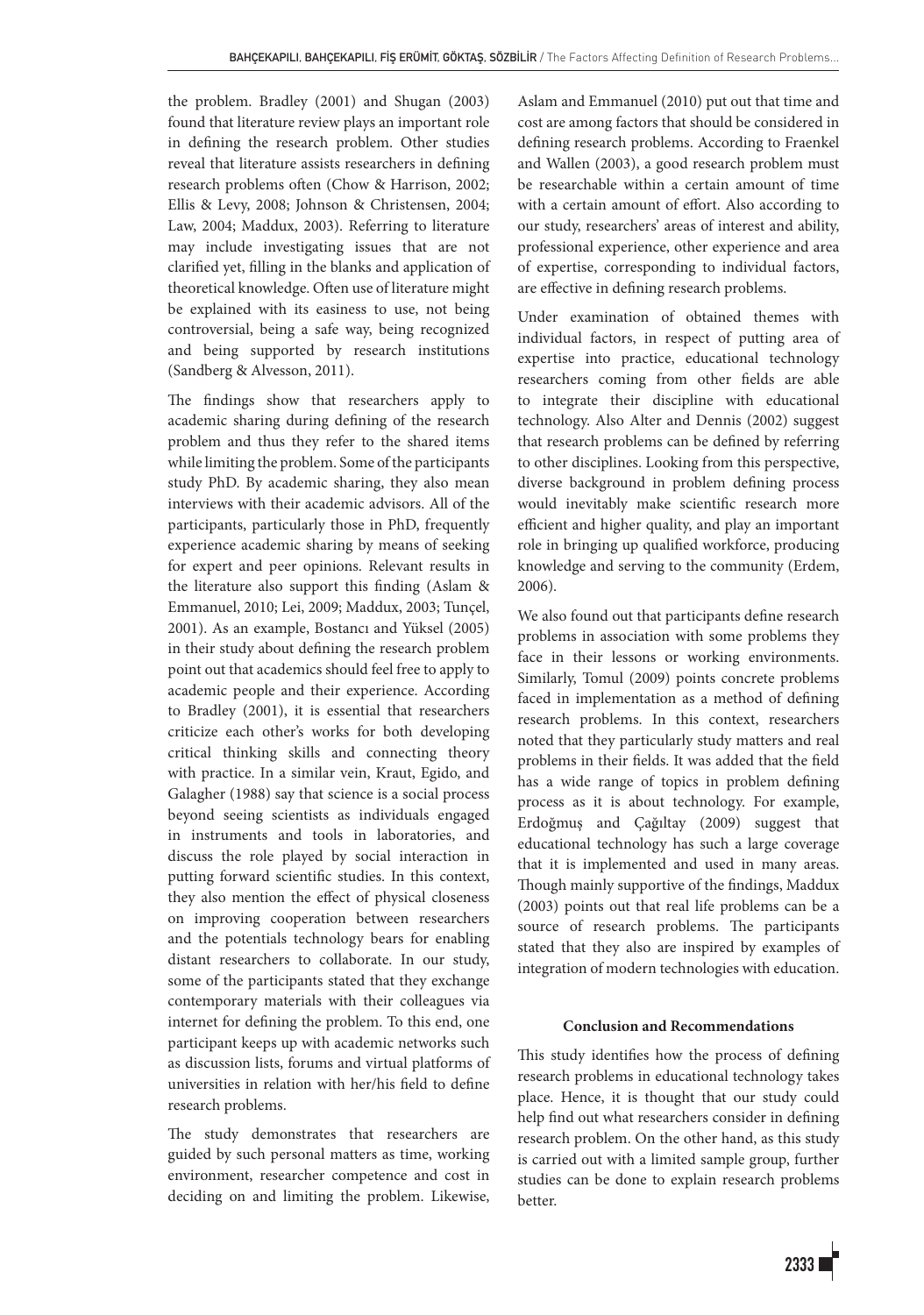The process of defining the research problem is discussed under three themes as sources applied to, factors and limiting the problem in the light of findings. Detailed discussion of the three themes provides other categories such as literature, individual factors and academic exchange under all of the three themes. Thus, it can be said that found categories accompany the process of problem defining. Apart from these, it is found out that applications peculiar to educational technology are used in defining research problems. In other words, the area of study is influential at this stage. Concerning the facts affecting researchers in deciding on the problem, scope of the problem seems outstanding besides the three common categories. In this context, it was found out that contemporary, authentic and promising topics become influential for researchers' making decision. As for narrowing down of the problem; research method, sample selection, research period and reliability and validity studies guide researchers besides the scope of the problem studied.

As a conclusion, putting forward the research problem is the most important component of scientific research. It is underlined that defining of the research problem is influential on the whole study; in this way, decision can be made on how to carry out the research and what method will be used then. At this stage, it is thought that research methods are mere tools and these tools can be used only if there are concrete aims (Reeves, 2000). Departing from the importance of proper identification of the research problem for the rest of the scientific process, following recommendations can be made:

- At postgraduate level, further courses must be offered regarding the importance of literature and review of literature.
- Constant contact should be kept with scientists so that information and experience can be exchanged, and academic events such as symposium, conference, meetings, etc. should be followed for new opportunities. Moreover, postgraduate students should be encouraged to all academic activities.
- Constant and efficient relations should be established between implementing bodies at national level and scientists in order to solve contemporary problems and propose effective results.
- Study topics should be researchable and feasible taking into consideration time and specialization requirements.
- While defining the research topic and problems, individual factors such as areas of interest and specialization should be considered.
- Selected research problems should be contemporary, authentic and beneficial for the discipline, and trends in the discipline should be followed.
- Researchers especially in educational technology, as a rapidly changing and developing area, should have a road map for identifying research problems.

Researchers can form their research groups and divide tasks, so they can keep up with improvements in today's world because things change so quickly. Also they can share their knowledge and justify their studies, and criticize each other's studies.

#### **References/Kaynakça**

Alvesson, M., & Sandberg, J. (2011). Generating research question through problematization. *Academy of Management Review, 36*(2), 247-271.

Alper, A., & Gülbahar, Y. (2009). Trends and issues in educational technologies: A review of recent research in TOJET. *The Turkish Online Journal of Educational Technology, 8*(2), 124-135.

Alter, S., & Dennis, A. R. (2002). Selecting research topics: Personal experiences and speculations for the future. *Communications of the Association for Information System, 8.* Retrieved from http://iris.nyit.edu/~kkhoo/Spring2008/ Topics/SelectingResearchTopics\_tr113-2.pdf.

Anderson, G. J. (1998). *Fundamentals of educational research* (2nd ed.). London: Routledge.

Aslam, S., & Emmanuel, P. (2010). Formulating a researchable question: A critical step for facilitating good clinical research*. Indian Journal of Sexually Transmitted Diseases and AIDS, 31*(1), 47-50.

Bostancı, K. ve Yüksel, M. (2005). Araştırma nasıl yapılır, makale nasıl yazılır? *Türk Göğüs Kalp Damar Cerrahisi, 13*(3), 298-302.

Bradley, D. B. (2001). Developing research questions through grant proposal development. *Educational Gerontology*, *27*(7), 569-581.

Brewerton, P., & Millward, L. (2001). *Organizational research methods: A guide for students and researchers*. London: Sage.

Bryman, A. (2007). The research question in social research: What is its role? *International Journal of Social Research Methodology, 10*(1)*,* 5-20.

Chow, C. W., & Harrison, P. D. (2002). Identifying meaningful and significant topics for research and publication: a sharing of experiences and insights by 'influential' accounting authors. *Journal of Accounting Education, 20*(3), 183-203.